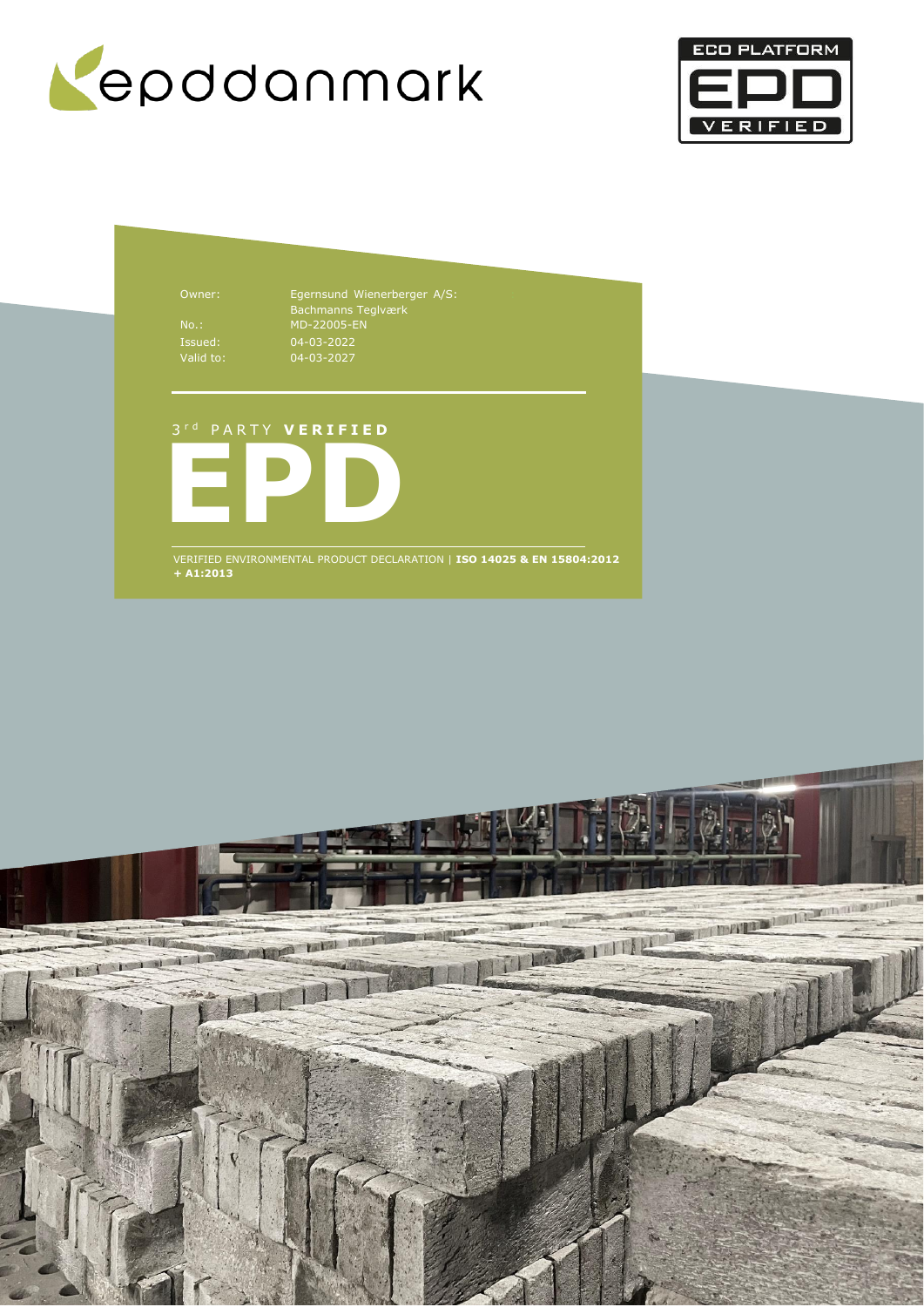

## **Owner of declaration**

Egernsund Wienerberger A/S Rørmosevej 85 DK-3200 Helsinge CVR: 10502306

## **Programme operator**

Danish Technological Institute Gregersensvej 2630 Taastrup

## **Programme**

EPD Danmark Gregersensvej 2630 Taastrup www.epddanmark.dk



### **Declared product**

The EPD covers the process of blue braising of 1 tonne of bricks. It does not include the production of the bricks.

## **Production site**

Bachmanns Teglværk Amtsvejen 23 6400 Sønderborg

### **Product use**

Adding colour to bricks. The process is an additional treatment of existing bricks, for aesthetic reasons.

#### **Declared unit**

Blue braising of 1 tonne of bricks at Bachmanns Teglværk using either natural gas or certified biogas. Certified green electricity is used at production site.

#### **Issued:** 04-03-2022

**Valid to:** 04-03-2027

**Basis of calculation**

This Environmental Product Declaration is developed in accordance with ISO 14025 and EN 15804:2012 + A1:2013.

#### **Comparability**

EPDs of construction products may not be comparable if they do not comply with the requirements in EN 15804:2012 + A1:2013. EPD data may not be comparable if the datasets used are not developed in accordance with EN 15804:2012 + A1:2013 and if the background systems are not based on the same database.

#### **Validity**

This EPD has been verified in accordance with ISO 14025 and is valid for 5 years from the date of issue.

#### **Use**

The intended use of an EPD is to communicate scientifically based environmental information for construction products, for the purpose of assessing the environmental performance of buildings.

## **EPD type**

☒Cradle-to-gate ☐Cradle-to-gate with options ☐Cradle-to-grave

CEN standard EN 15804 serves as the core PCR Independent verification of the declaration and data, according to EN ISO 14025 □ internal **a** external Third party verifier: Vialent Backen

*Ninkie Bendtsen*

renser  $\alpha$ بياد *Martha Katrine Sørensen*

*EPD Danmark*

|                        | Life cycle stages and modules ( $MND =$ module not declared) |                         |                |                         |            |             |                |             |               |                              |                                  |                                 |                |                     |                |                                                      |
|------------------------|--------------------------------------------------------------|-------------------------|----------------|-------------------------|------------|-------------|----------------|-------------|---------------|------------------------------|----------------------------------|---------------------------------|----------------|---------------------|----------------|------------------------------------------------------|
| Product                |                                                              | Construction<br>process |                | Use                     |            |             |                | End of life |               |                              | Beyond the<br>system<br>boundary |                                 |                |                     |                |                                                      |
| Raw material<br>supply | Transport                                                    | ρū<br>cturi<br>Manufa   | Transport      | Installation<br>process | <b>Use</b> | Maintenance | Repair         | Replacement | Refurbishment | Operational<br>use<br>energy | Operational<br>use<br>water      | construction<br>demolition<br>ف | Transport      | processing<br>Waste | lisposal       | recovery<br>recycling<br>potential<br>Re-use,<br>and |
| A1                     | A <sub>2</sub>                                               | A <sub>3</sub>          | A <sub>4</sub> | A5                      | <b>B1</b>  | <b>B2</b>   | B <sub>3</sub> | <b>B4</b>   | <b>B5</b>     | <b>B6</b>                    | <b>B7</b>                        | C <sub>1</sub>                  | C <sub>2</sub> | C <sub>3</sub>      | C <sub>4</sub> | D                                                    |
| X                      | X                                                            | X                       | <b>MND</b>     | <b>MND</b>              | <b>MND</b> | <b>MND</b>  | <b>MND</b>     | <b>MND</b>  | <b>MND</b>    | <b>MND</b>                   | <b>MND</b>                       | <b>MND</b>                      | <b>MND</b>     | <b>MND</b>          | <b>MND</b>     | <b>MND</b>                                           |





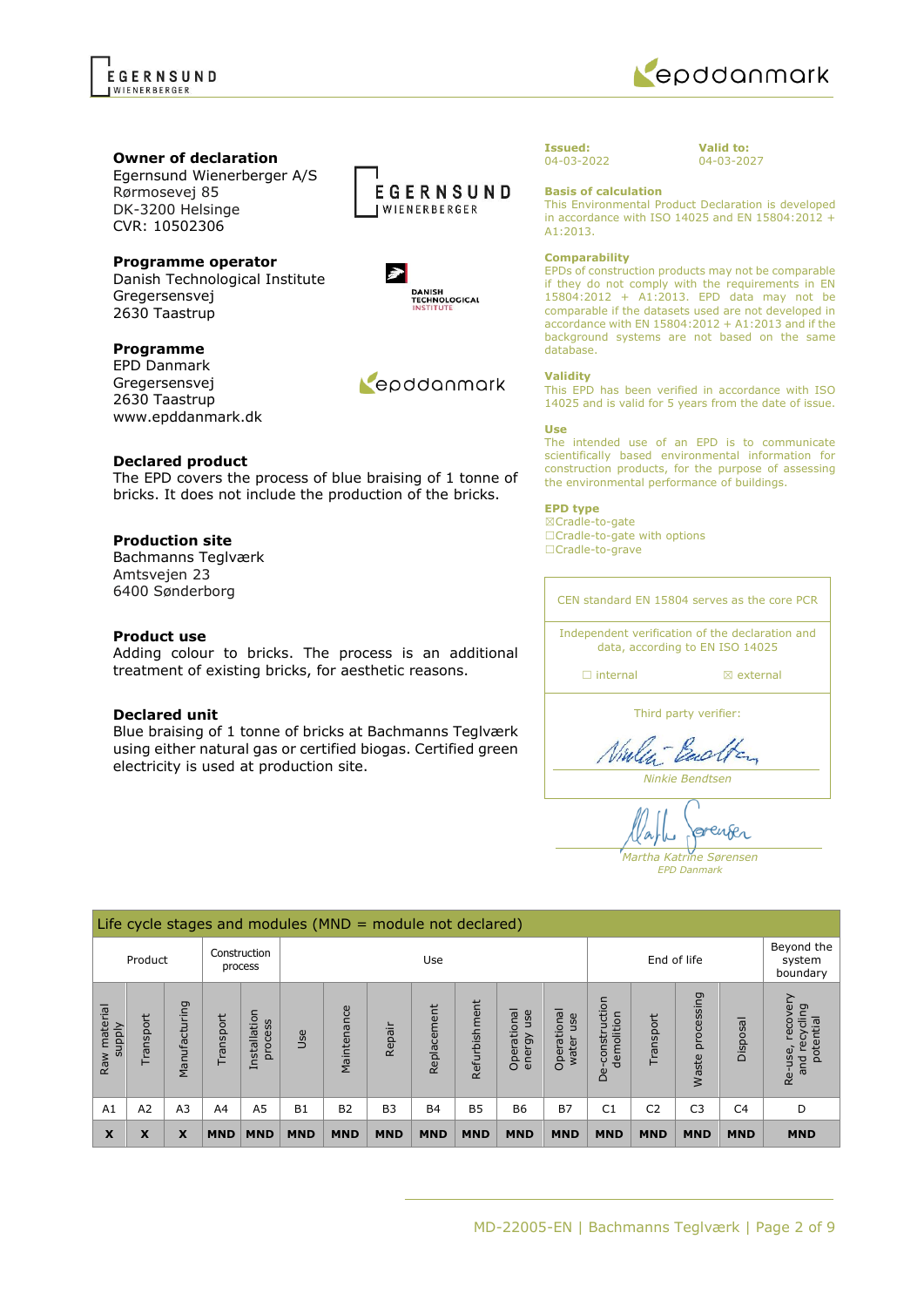

**(RSL)**



# Product information

| <b>Product description</b> |  |
|----------------------------|--|
|----------------------------|--|

The EPD covers the process of blue braising and re-packaging of bricks. The production of bricks are not included. Blue braising performed using green electricity and either natural gas or biogas. The packaging materials are shown in the tables below.

| Packaging           | Weight-% of packaging |
|---------------------|-----------------------|
| LDPE-film           |                       |
| Plastic strap (PET) |                       |
| <b>TOTAL</b>        | 100                   |

### **Important notice**

of the bricks.

This EPD only covers the blue braising process. To obtain environmental impacts of a blue braised brick, this EPD must be combined with the EPD of the bricks.

| <b>Representativeness</b>                | This declaration, including data collection, the modelled foreground<br>system and the results, represents blue braising of 1 tonne of bricks on<br>the production site located in Nybøl, Sønderborg, Denmark. Process<br>specific data are based on average values collected from 2020. |
|------------------------------------------|------------------------------------------------------------------------------------------------------------------------------------------------------------------------------------------------------------------------------------------------------------------------------------------|
|                                          | Background data are based on the GaBi database. Generally, the used<br>background datasets are of high quality and less than or 5 years old. All<br>datasets are less than 10 years old.                                                                                                 |
| <b>Dangerous substances</b>              | Blue braising do not use or create substances listed in the "Candidate"<br>List of Substances of Very High Concern for authorisation"<br>http://echa.europa.eu/candidate-list-table<br>Absence of these substances are declared by the producer.                                         |
| <b>Essential characteristics</b><br>(CE) | There are no CE marking for the process and no technical standards for<br>blue braising. The process does not change the technical specifications<br>of the bricks.                                                                                                                      |
| <b>Reference Service Life</b>            | RSL is not relevant. Blue braising does not alter the reference service life                                                                                                                                                                                                             |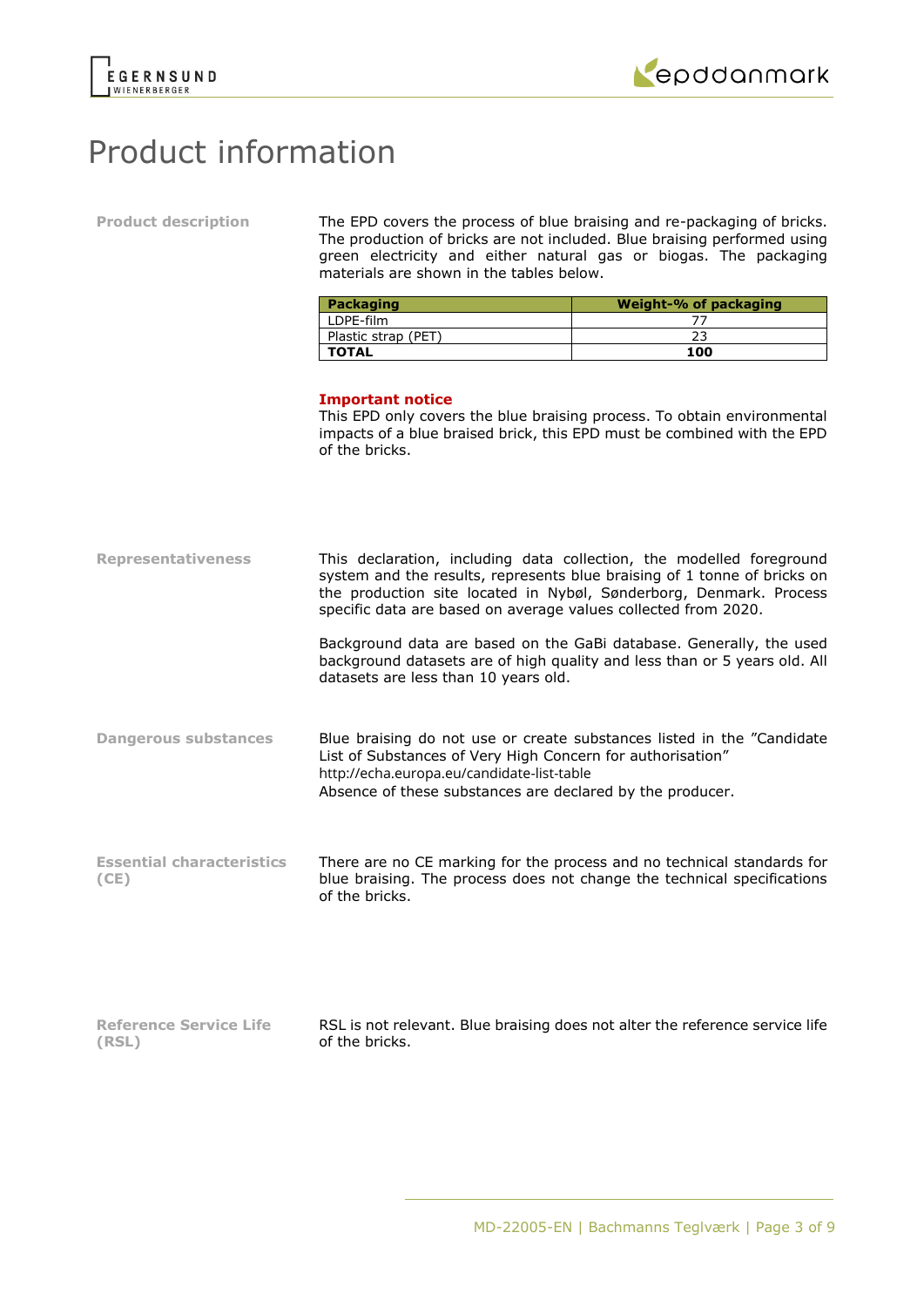



**Product illustrations:**



Basis brick EW2123



Blue braised product EW2704



Basis brick EW2207

Blue braised product EW2702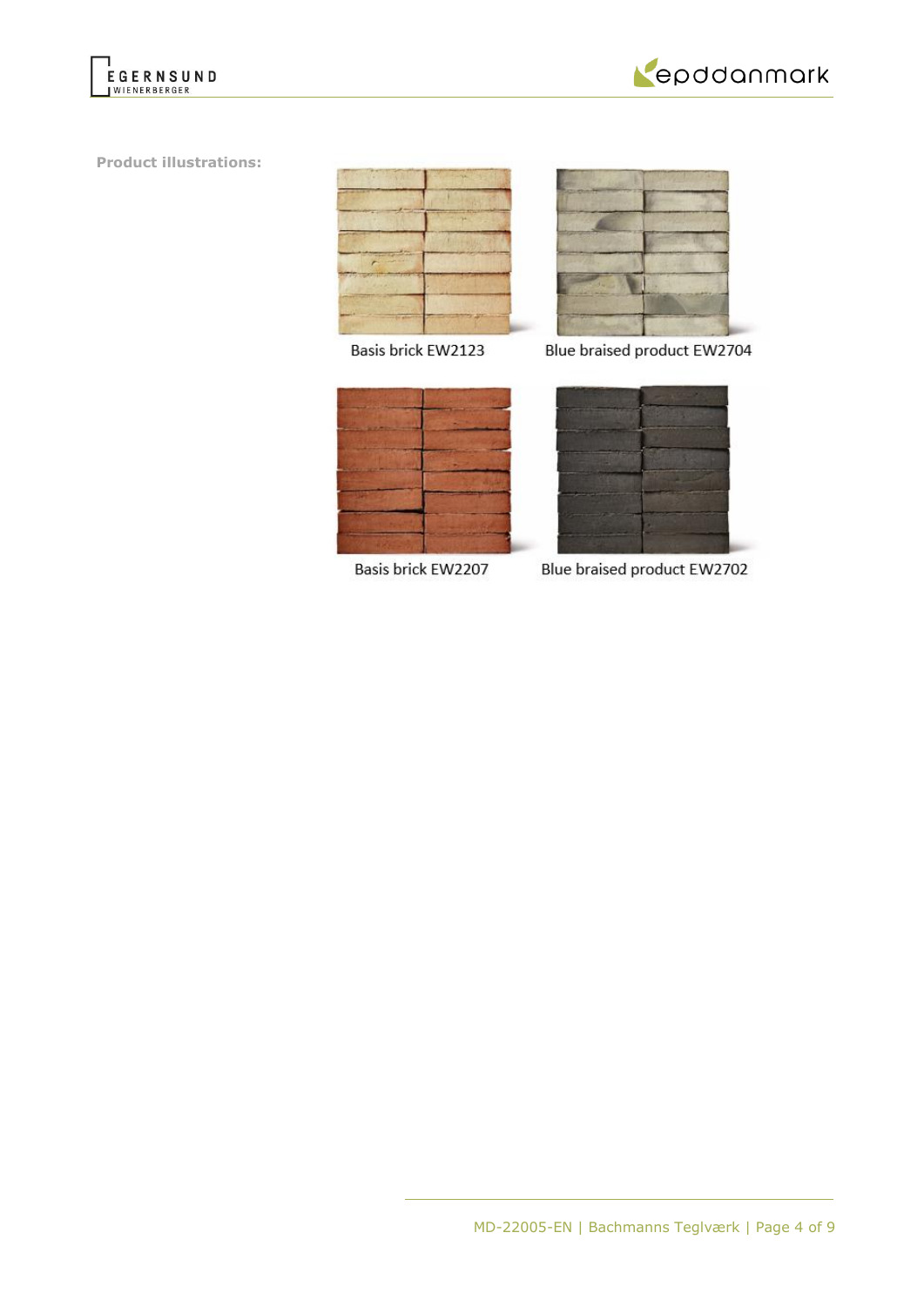



# LCA background

Declared unit The LCI and LCIA results in this EPD relates to the blue braising of 1 ton of bricks.

| <b>Name</b>               | <b>Value</b>   | Unit     |
|---------------------------|----------------|----------|
| Declared unit             |                | braising |
| Conversion factor to 1 kg | Not applicable | -        |

PCR This EPD is developed according to the core rules for the product category of construction products in EN 15804:2012 + A1:2013.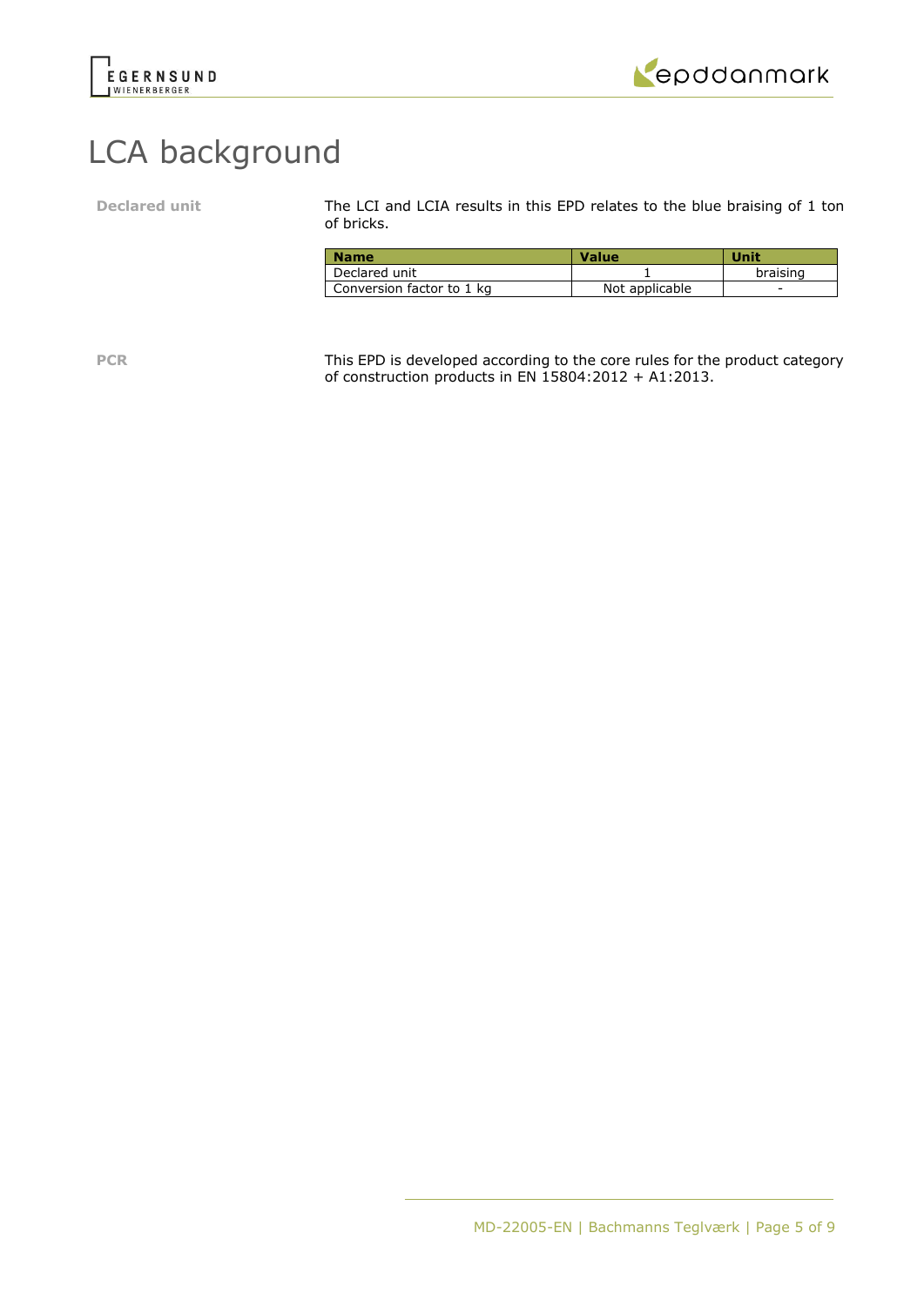

**Flow diagram**



Fructurion fingut Transport Conduction of Team PFT (The Pand PFT of the PE and PFT of the packaging<br>
Truck transform and the process of the security<br>
This EPD is based on a cradle-to-<br>
mediate in EN 15804:2012<br>
usage and m **materials** - Nitrogen - PE and PET packaging A2**Transportation of input materials** PE and PET, nitrogen, **n** Operation of site<br>**T** - Firing with gas and using forklift - Operation of<br>conveyorbelt

**System boundary** This EPD is based on a cradle-to-gate LCA (module A1-3), in which 100 weight-% has been accounted for. All relevant processes for the production are included.

> The general rules for the exclusion of inputs and outputs follows the requirements in EN 15804:2012 + A1:2013, 6.3.5, where the total of neglected input flows per module shall be a maximum of 5 % of energy usage and mass and 1 % of energy usage and mass for unit processes.

> Key assumptions for the system boundary are described in each life cycle phase.

#### **Product stage (A1-A3) includes**:

- A1 Extraction and processing of raw materials
- A2 Transport to the production site
- A3 Manufacturing processes

The product stage comprises the acquisition of all raw materials, products and energy, transport to the production site, packaging and waste processing up to the "end-of-waste" state or final disposal. The LCA results are declared in aggregated form for the product stage, which means, that the sub-modules A1, A2 and A3 are declared as one module A1-A3.

The EPD covers only the process of blue braising, but considers transport of bricks from original production site as related to the blue braising process. The production of the bricks are not included.

The bricks arrives in packaging, which is removed. The bricks are packed on wooden pallets which are reused for repackaging. The impacts from the pallets are deemed to be less than 1 ‰ and they are therefore excluded. The bricks are packaged with plastic and straps, which is also included in the EPD.

**Cut-off criteria** The general rules for cut-offs of inputs and outputs in the EPD follows the rules in EN 15804:2012 + A1:2013 chapter 6.3.5. The maximum cut-off of input flows for a module is 5% for energy use and mass, while it is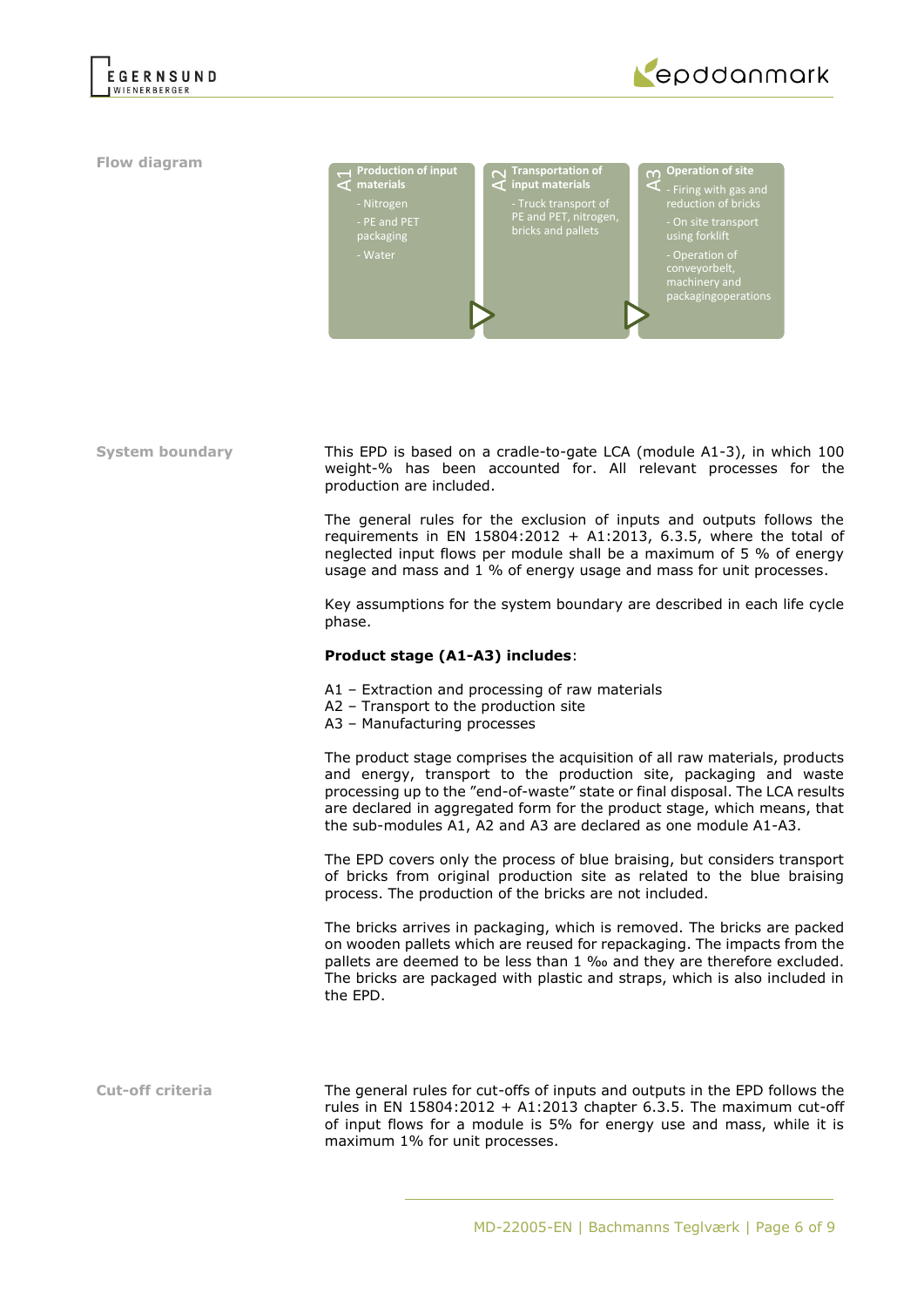# LCA results

| <b>ENVIRONMENTAL IMPACTS PER TONNE</b> |                                                                                                                                                                                                                                                                                                             |                          |                     |  |
|----------------------------------------|-------------------------------------------------------------------------------------------------------------------------------------------------------------------------------------------------------------------------------------------------------------------------------------------------------------|--------------------------|---------------------|--|
| <b>Parameter</b>                       | <b>Unit</b>                                                                                                                                                                                                                                                                                                 | $A1-A3$<br>(Natural gas) | $A1-A3$<br>(Biogas) |  |
| <b>GWP</b>                             | [ $kg CO2$ -eq.]                                                                                                                                                                                                                                                                                            | $2,12E+02$               | $6,90E + 01$        |  |
| <b>ODP</b>                             | [kg CFC11-eg.]                                                                                                                                                                                                                                                                                              | 3,38E-12                 | 3,73E-12            |  |
| AP.                                    | [ $kg SO2-eq.$ ]                                                                                                                                                                                                                                                                                            | 1,02E-01                 | 8,19E-01            |  |
| EP                                     | [kg $PO43$ -eg.]                                                                                                                                                                                                                                                                                            | 2,13E-02                 | 2,98E-01            |  |
| <b>POCP</b>                            | [kg ethene-eq.]                                                                                                                                                                                                                                                                                             | 4,78E-03                 | 2,66E-02            |  |
| <b>ADPE</b>                            | [kg Sb-eq.]                                                                                                                                                                                                                                                                                                 | 2,46E-05                 | 2,67E-04            |  |
| <b>ADPF</b>                            | [MJ]                                                                                                                                                                                                                                                                                                        | $3,60E+03$               | $5,07E+02$          |  |
| Caption                                | $GWP = Global$ warming potential; ODP = Ozone depletion potential; $AP =$ Acidification potential of soil and water; $EP =$ Eutrophication potential;<br>POCP = Photochemical ozone creation potential; ADPE = Abiotic depletion potential for non fossil resources; ADPF = Abiotic depletion potential for |                          |                     |  |

POCP = Photochemical ozone creation potential; ADPE = Abiotic depletion potential for non fossil resources; ADPF = Abiotic depletion potential for fossil resources

|                  | <b>RESOURCE USE PER TONNE</b> |                          |                                                                                                                                                                                                                                                              |  |  |
|------------------|-------------------------------|--------------------------|--------------------------------------------------------------------------------------------------------------------------------------------------------------------------------------------------------------------------------------------------------------|--|--|
| <b>Parameter</b> | Unit                          | $A1-A3$<br>(Natural gas) | $A1-A3$<br>(Biogas)                                                                                                                                                                                                                                          |  |  |
| PERE             | [MJ]                          | $3,86E+02$               | $9,75E+03$                                                                                                                                                                                                                                                   |  |  |
| <b>PERM</b>      | [MJ]                          | $0,00E + 00$             | $0,00E + 00$                                                                                                                                                                                                                                                 |  |  |
| <b>PERT</b>      | [MJ]                          | $3,86E+02$               | $9,75E+03$                                                                                                                                                                                                                                                   |  |  |
| <b>PENRE</b>     | [MJ]                          | $3,61E+03$               | $5,51E+02$                                                                                                                                                                                                                                                   |  |  |
| <b>PENRM</b>     | [MJ]                          | 2,48E+01                 | 2,48E+01                                                                                                                                                                                                                                                     |  |  |
| <b>PENRT</b>     | [MJ]                          | $3,64E+03$               | $5,76E+02$                                                                                                                                                                                                                                                   |  |  |
| <b>SM</b>        | [kg]                          | $0,00E + 00$             | $0,00E + 00$                                                                                                                                                                                                                                                 |  |  |
| <b>RSF</b>       | [MJ]                          | $3,38E+03$               | $3,38E+03$                                                                                                                                                                                                                                                   |  |  |
| <b>NRSF</b>      | [MJ]                          | $0,00E+00$               | $0,00E + 00$                                                                                                                                                                                                                                                 |  |  |
| <b>FW</b>        | $\mathsf{[m^3]}$              | 4,79E-02                 | $2,02E+00$                                                                                                                                                                                                                                                   |  |  |
|                  |                               |                          | PERE = Use of renewable primary energy excluding renewable primary energy resources used as raw materials; PERM = Use of<br>renewable primary energy resources used as raw materials; PERT = Total use of renewable primary energy resources; PENRE = Use of |  |  |

Caption non renewable primary energy excluding non renewable primary energy resources used as raw materials; PENRM = Use of non renewable primary energy resources used as raw materials; PENRT = Total use of non renewable primary energy resources; SM = Use of secondary material; RSF = Use of renewable secondary fuels; NRSF = Use of non renewable secondary fuels; FW = Use of net fresh water

| <b>WASTE CATEGORIES AND OUTPUT FLOWS PER TONNE</b> |      |                          |                     |  |  |
|----------------------------------------------------|------|--------------------------|---------------------|--|--|
| <b>Parameter</b>                                   | Unit | $A1-A3$<br>(Natural gas) | $A1-A3$<br>(Biogas) |  |  |
| <b>HWD</b>                                         | [kg] | 3,47E-07                 | 6,71E-06            |  |  |
| <b>NHWD</b>                                        | [kg] | 6,31E-01                 | $6.98E + 00$        |  |  |
| <b>RWD</b>                                         | [kg] | 2,00E-03                 | 1,33E-02            |  |  |

| <b>CRU</b> | [kg]                                                                                                                    | $0.00E + 00$                                                                                                                             | $0.00E + 00$ |  |  |  |
|------------|-------------------------------------------------------------------------------------------------------------------------|------------------------------------------------------------------------------------------------------------------------------------------|--------------|--|--|--|
|            |                                                                                                                         |                                                                                                                                          |              |  |  |  |
| <b>MFR</b> | [kg]                                                                                                                    | $1.20E + 00$                                                                                                                             | $1.20E + 00$ |  |  |  |
| <b>MER</b> | [kg]                                                                                                                    | $0.00E + 00$                                                                                                                             | $0.00E + 00$ |  |  |  |
| EEE        | [MJ]                                                                                                                    | 4,93E-02                                                                                                                                 | 4,93E-02     |  |  |  |
| <b>EET</b> | [MJ]                                                                                                                    | 1,22E-01                                                                                                                                 | 1,22E-01     |  |  |  |
|            | HWD = Hazardous waste disposed; NHWD = Non hazardous waste disposed; RWD = Radioactive waste disposed; CRU = Components |                                                                                                                                          |              |  |  |  |
| Caption    |                                                                                                                         | for re-use; MFR = Materials for recycling; MER = Materials for energy recovery; EEE = Exported electrical energy; EET = Exported thermal |              |  |  |  |
|            |                                                                                                                         | energy                                                                                                                                   |              |  |  |  |
|            |                                                                                                                         |                                                                                                                                          |              |  |  |  |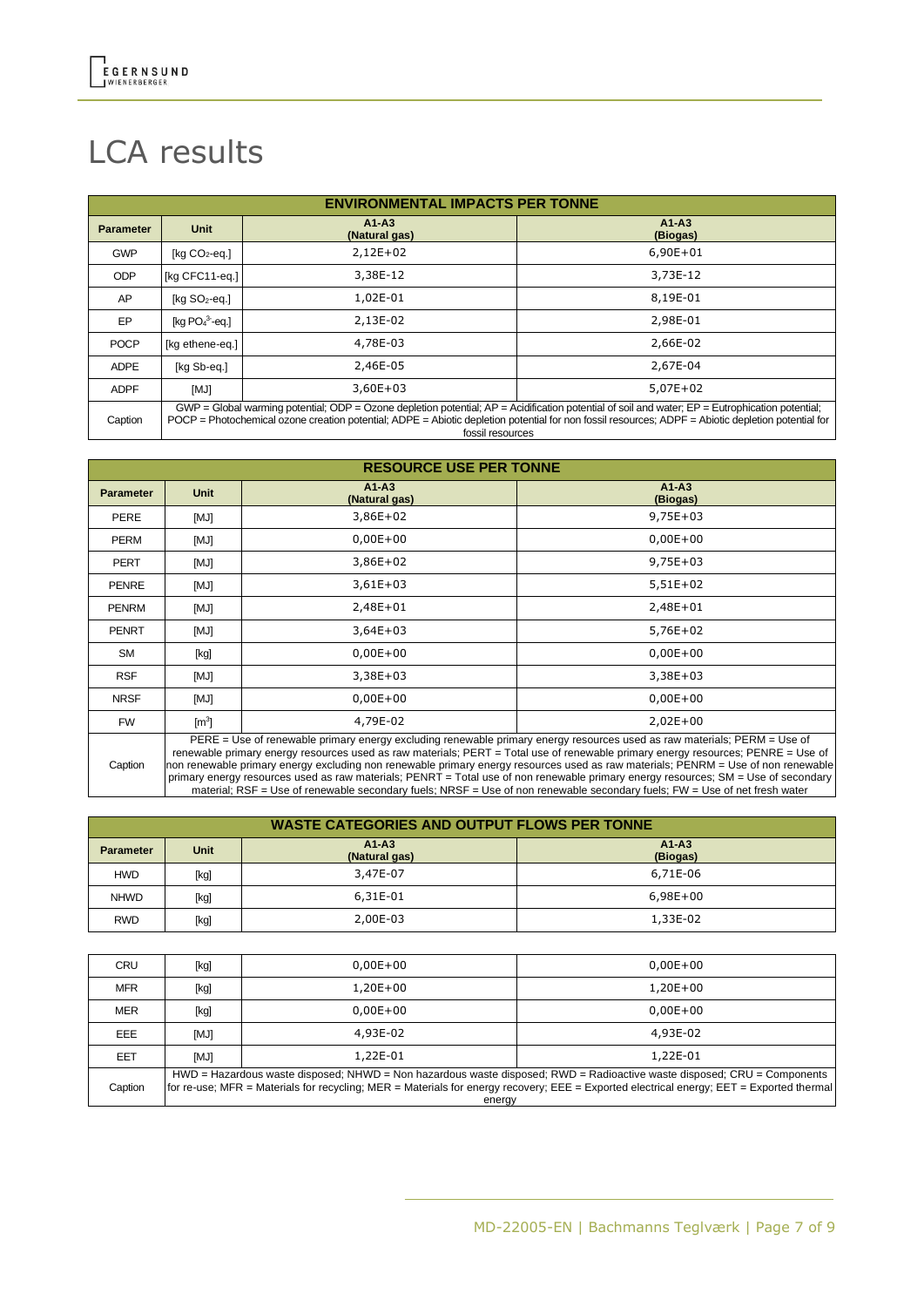



# Additional information

| Indoor air     | The EPD does not give information on release of dangerous substances<br>to indoor air because the horizontal standards on measurement of<br>release of regulated dangerous substances from construction products<br>using harmonised test methods according to the provisions of the<br>respective technical committees for European product standards are not<br>available.     |
|----------------|----------------------------------------------------------------------------------------------------------------------------------------------------------------------------------------------------------------------------------------------------------------------------------------------------------------------------------------------------------------------------------|
| Soil and water | The EPD does not give information on release of dangerous substances<br>to soil and water because the horizontal standards on measurement of<br>release of regulated dangerous substances from construction products<br>using harmonised test methods according to the provisions of the<br>respective technical committees for European product standards are not<br>available. |